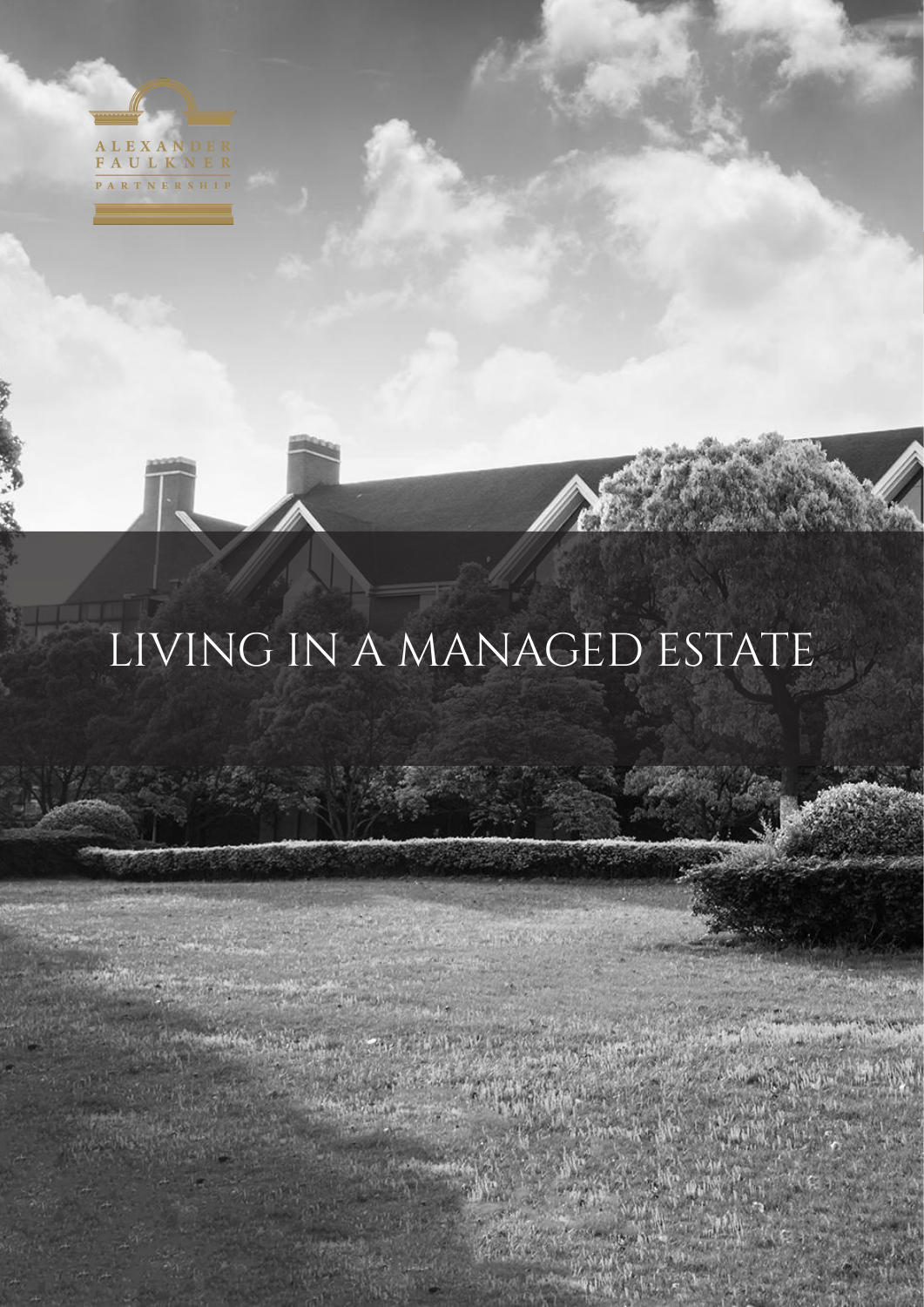# **LIVING IN A MANAGED ESTATE**

A managed estate includes communal facilities such as parks, playgrounds, and car parks. The estate charge pays for the upkeep of these facilities through general maintenance, gardening, ensuring they are free of litter and safe to use.

### **Ownership**

The ownership of the communal facilities will be transferred to a resident's management company (RMC), who will manage and maintain them on your behalf. The RMC has been created entirely for the purpose of taking ownership of your communal space and keeping them maintained and safe for local people.

A residents' management company has many benefits to those purchasing and/or occupying homes on the development. As a resident you will have the opportunity to become a member of the management company and have your say in how the estate charge is spent and the level of upkeep that is required to maintain the communal spaces.

Over time, the residents will have autonomy over the management company. Safeguarding the valuable green spaces around your investment for the long-term is vital for you and your home and that is why the RMC has been entrusted to look after them on your behalf.

#### **Management**

The cost of the management, maintenance and repairs of the communal facilities will be paid by homeowners in the estate through an annual estate charge which includes annual running costs and longer-term provisions.

All homeowners are legally obliged to pay this charge which has been calculated proportionally across the development The estate charge is included on your TP1 form when buying your property and should be highlighted to homeowners by their solicitor.

The RMC has appointed Alexander Faulkner Partnership Ltd to undertake the maintenance of the estate on their behalf.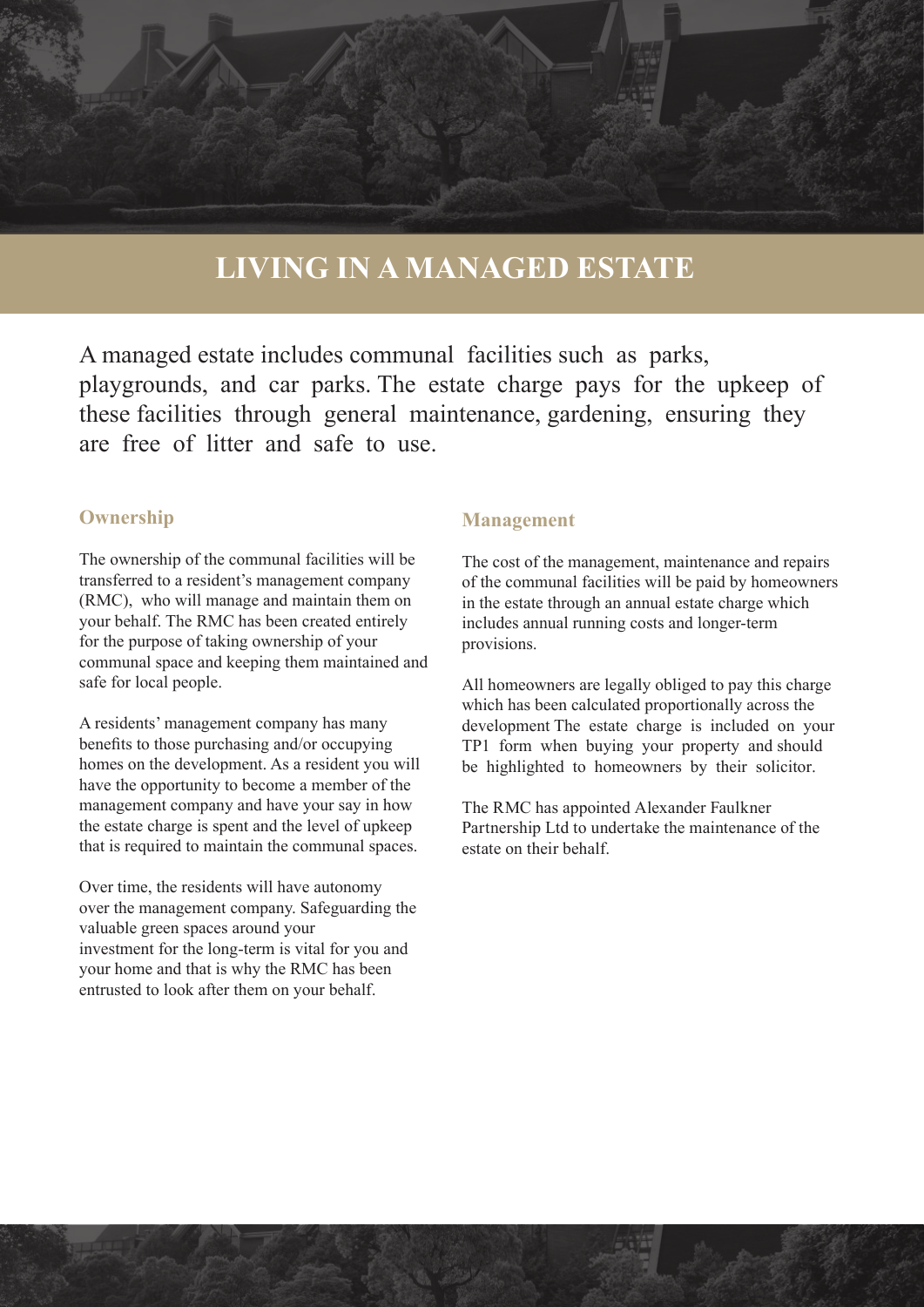## **WHAT DOES THE MANAGING AGENT DO?**

Alexander Faulkner Partnership Ltd has been appointed as your managing agent. We are Chartered Surveyors specialising in block management and estate management with offices across the midlands and south. We focus on providing technical expertise, the highest levels of health and safety compliance and communication with residents.

### **What we do:**

- Responding to calls and emails from residents
- Organising routine maintenance such as grass
- cutting, weeding, litter picking, emptying of litter and dog waste bins etc
- Shrub, plant and tree maintenance and replacement, and hedge trimming and laying
- Maintenance and replacement (where beyond economic repair) of play equipment
- General risk assessment and fire risk assessment reports
- Maintaining insurances for communal facilities
- Billing and accounting for the estate charge (and service charge if there are apartments)
- Establishment of a reserve fund

#### **What you need to do:**

As a homeowner on a managed estate, you are required to pay an annual estate charge. You will receive an annual invoice which will explain how to pay and how to set up a direct debit.

### **How much you need to pay:**

Your building runs in financial years, similar to a business. Before the start of the financial year, a budget is set for the estate charge. This is agreed by the managing agent with the RMC.

This is distributed to homeowners, and the funds collected are kept in a separate bank account for the service charge. At the end of the financial year, the end of year accounts are prepared and you will receive an annual statement with a breakdown of costs and how much you need to pay.

All homeowners will be expected to pay a share of the total cost. Any over payments will be credited to individual households at the end of the year.

The estate charge may increase annually in line with estimates of likely costs for that year when the landscape management plan is revised and contracts for services are re-tendered to ensure value for money.